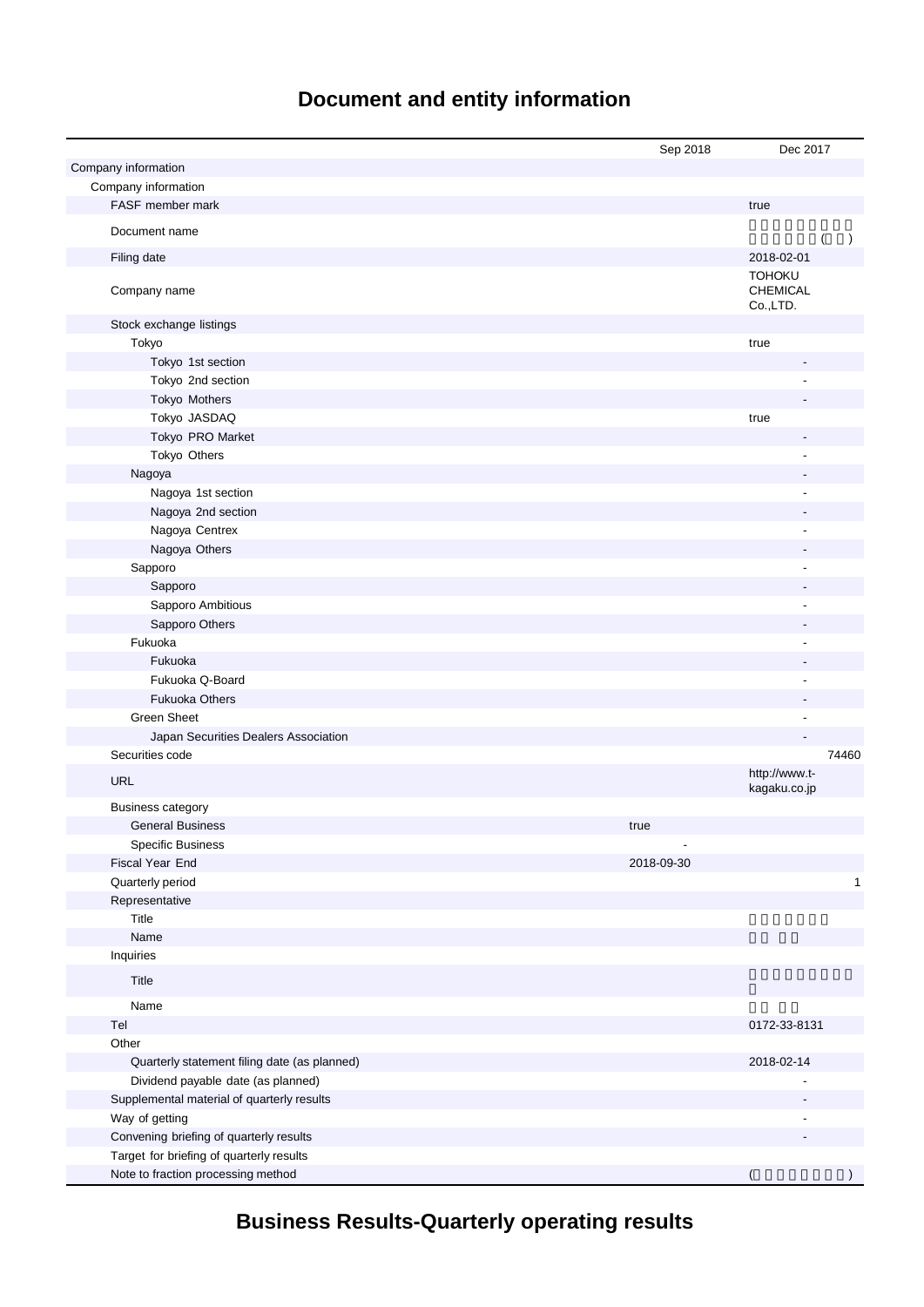|                                                    | Dec 2017 | Dec 2016 |
|----------------------------------------------------|----------|----------|
| Quarterly operating results                        |          |          |
| Quarterly operating results                        |          |          |
| Consolidated operating results                     |          |          |
| Consolidated income statements information         |          |          |
| Net sales                                          |          |          |
| Net sales                                          | 7,919    | 7,626    |
| % change                                           | 3.8      | 0.7      |
| Operating income                                   |          |          |
| Operating income                                   | 80       | 23       |
| % change                                           | 245.7    | $-32.8$  |
| Ordinary income                                    |          |          |
| Ordinary income                                    | 90       | 34       |
| % change                                           | 165.4    | $-21.2$  |
| Profit attributable to owners of parent            |          |          |
| Profit attributable to owners of parent            | 170      | 9        |
| % change                                           |          | $-26.5$  |
| Note to consolidated income statements information |          |          |
| Comprehensive income                               |          |          |
| Comprehensive income                               | 307      | 88       |
| Change in comprehensive income                     | 247.7    | $-11.9$  |
| Other consolidated operating results               |          |          |
| Basic earnings per share (Yen)                     | 36.36    | 1.92     |
| Diluted earnings per share (Yen)                   |          |          |
| Note to consolidated operating results             |          |          |
| Note to operating results                          |          |          |

## **Business Results-Quarterly financial positions**

| (in millions of yens)                    |          |          |  |
|------------------------------------------|----------|----------|--|
|                                          | Dec 2017 | Sep 2017 |  |
| Quarterly financial positions            |          |          |  |
| Quarterly financial positions            |          |          |  |
| Consolidated financial positions         |          |          |  |
| Total assets                             | 15,656   | 14,957   |  |
| Net assets                               | 5,222    | 4,998    |  |
| Capital adequacy ratio (%)               | 33.2     | 33.4     |  |
| Net assets per share (Yen)               | 1,108.54 | 1,065.78 |  |
| Note to consolidated financial positions |          |          |  |
| Owner's equity                           | 5,195    | 4,995    |  |
| Note to financial positions              |          |          |  |

## **Business Results-Note to quarterly business results**

|                                        | Dec 2017 |
|----------------------------------------|----------|
| Quarterly note to business results     |          |
| Quarterly note to business results     |          |
| Note to consolidated financial results |          |
| Note to consolidated financial results |          |

# **Quarterly Dividends**

| (in millions of yens)    |          |          |          |
|--------------------------|----------|----------|----------|
|                          | Sep 2018 | Dec 2017 | Sep 2017 |
| Quarterly dividends      |          |          |          |
| Quarterly dividends      |          |          |          |
| <b>Dividends</b>         |          |          |          |
| Dividend per share (Yen) |          |          |          |
| Dividend per share (Yen) |          |          |          |
| First quarter            |          |          |          |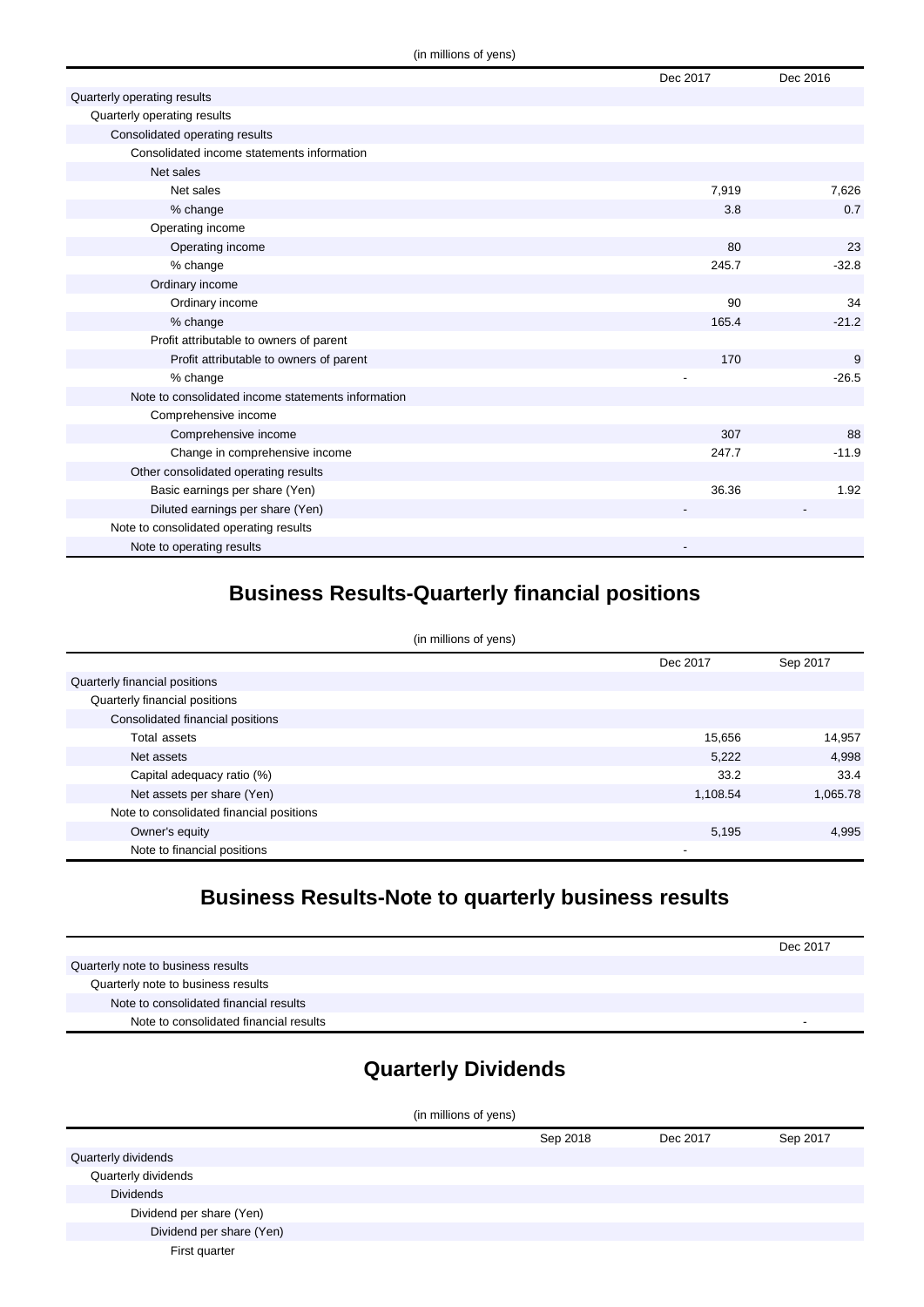| Result            | $\overline{\phantom{a}}$ | $\frac{1}{2}$ |
|-------------------|--------------------------|---------------|
| Second quarter    |                          |               |
| Result            |                          | 0.00          |
| Forecast          | $0.00\,$                 |               |
| Upper             | $\overline{\phantom{a}}$ |               |
| Lower             | $\overline{\phantom{a}}$ |               |
| Third quarter     |                          |               |
| Result            |                          |               |
| Forecast          | $\overline{\phantom{a}}$ |               |
| Upper             | $\overline{\phantom{a}}$ |               |
| Lower             |                          |               |
| Year end          |                          |               |
| Result            |                          | 15.00         |
| Forecast          | 75.00                    |               |
| Upper             | $\overline{\phantom{a}}$ |               |
| Lower             | $\overline{\phantom{a}}$ |               |
| Annual            |                          |               |
| Result            |                          | 15.00         |
| Forecast          | 75.00                    |               |
| Upper             | $\overline{\phantom{a}}$ |               |
| Lower             | $\overline{\phantom{a}}$ |               |
| Note to dividends |                          |               |
| Note to dividends |                          |               |
|                   | $30\,$<br>$(\quad)$      |               |
|                   |                          |               |
|                   |                          |               |
|                   |                          |               |

Annual

Ordinary income

## **Quarterly Forecasts**

|                                      | (in millions of yens) |                            |                          |
|--------------------------------------|-----------------------|----------------------------|--------------------------|
|                                      |                       | Sep 2018                   | Mar 2018                 |
| Quarterly forecasts                  |                       |                            |                          |
| Quarterly forecasts                  |                       |                            |                          |
| Title for forecasts                  |                       | 30<br>29<br>10<br>30<br>30 |                          |
| Preamble to consolidated forecasts   |                       |                            |                          |
| Preamble to forecasts                |                       |                            |                          |
| Main table of consolidated forecasts |                       |                            |                          |
| Net sales                            |                       |                            |                          |
| Net sales                            |                       |                            |                          |
| Forecast                             |                       | 32,150                     | 16,250                   |
| Upper                                |                       |                            |                          |
| Lower                                |                       |                            |                          |
| % change                             |                       |                            |                          |
| Forecast                             |                       | 4.2                        | 3.8                      |
| Upper                                |                       |                            | $\overline{\phantom{a}}$ |
| Lower                                |                       |                            |                          |
| Operating income                     |                       |                            |                          |
| Operating income                     |                       |                            |                          |
| Forecast                             |                       | 262                        | 207                      |
| Upper                                |                       |                            |                          |
| Lower                                |                       |                            | $\overline{\phantom{a}}$ |
| % change                             |                       |                            |                          |
| Forecast                             |                       | 29.4                       | 55.1                     |

Upper - - Lower - -

る予定で、平成30年9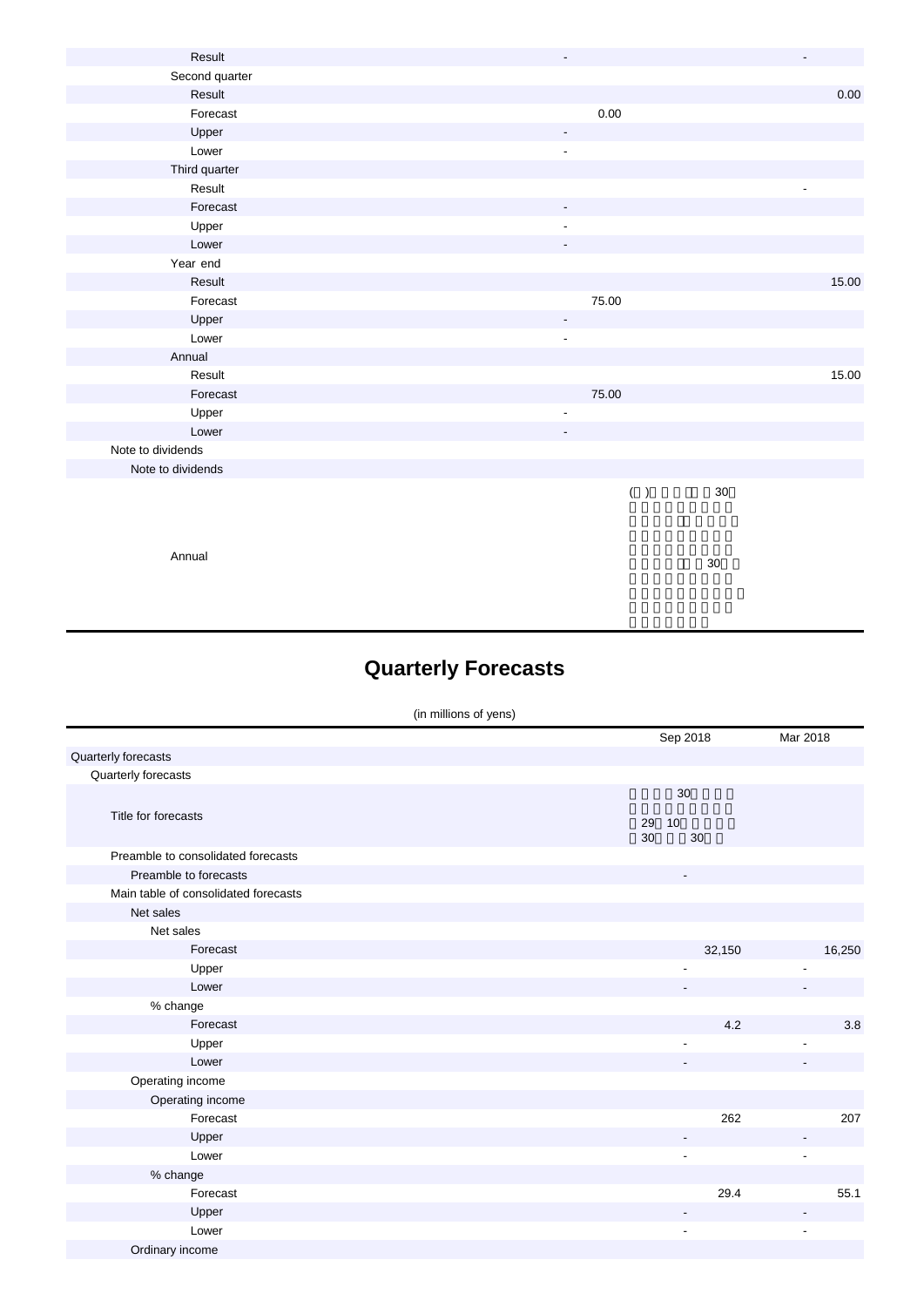| Ordinary income                         |     |        |       |
|-----------------------------------------|-----|--------|-------|
| Forecast                                |     | 291    | 217   |
| Upper                                   |     |        |       |
| Lower                                   |     |        |       |
| % change                                |     |        |       |
| Forecast                                |     | 19.8   | 44.5  |
| Upper                                   |     |        |       |
| Lower                                   |     |        |       |
| Profit attributable to owners of parent |     |        |       |
| Profit attributable to owners of parent |     |        |       |
| Forecast                                |     | 280    | 257   |
| Upper                                   |     |        |       |
| Lower                                   |     |        |       |
| % change                                |     |        |       |
| Forecast                                |     | 109.6  | 119.8 |
| Upper                                   |     |        |       |
| Lower                                   |     |        |       |
| Basic earnings per share (Yen)          |     |        |       |
| Basic earnings per share (Yen)          |     |        |       |
| Forecast                                |     | 298.70 | 54.83 |
| Upper                                   |     |        |       |
| Lower                                   |     |        |       |
| Note to consolidated forecasts          |     |        |       |
|                                         | ( ) | 30     |       |
|                                         |     |        |       |
|                                         |     |        |       |
| Note to forecasts                       |     |        |       |
|                                         |     | $30\,$ |       |
|                                         |     |        |       |
|                                         |     |        |       |
|                                         |     |        |       |

#### **Notes, Quarterly-Material changes in subsidiaries during this period changes in scope of consolidations resulting from change in subsidiaries**

|                                                                                                                                   | Dec 2017 |
|-----------------------------------------------------------------------------------------------------------------------------------|----------|
| Material changes in subsidiaries during this period (Changes in scope of<br>consolidations resulting from change is subsidiaries) |          |
| Material changes in subsidiaries during this period (Changes in scope of<br>consolidations resulting from change is subsidiaries) |          |
| <b>Others</b>                                                                                                                     |          |
| Material changes in subsidiaries during this period (Changes in scope<br>of consolidations resulting from change is subsidiaries) |          |
| Material changes in subsidiaries during this period (Changes in<br>scope of consolidations resulting from change is subsidiaries) |          |
| Number of subsidiaries newly consolidated                                                                                         |          |
| Name of subsidiaries newly consolidated                                                                                           |          |
| Number of subsidiaries excluded from consolidation                                                                                |          |
| Name of subsidiaries excluded from consolidation                                                                                  |          |
| Note to material changes in subsidiaries during this period                                                                       |          |
| Note to material changes in subsidiaries during this period                                                                       |          |

### **Notes, Quarterly-Applying of specific accounting of the consolidated quarterly financial statements**

Dec 2017 Applying of specific accounting of the consolidated quarterly financial statements Applying of specific accounting of the consolidated quarterly financial statements **Others** Applying of specific accounting of the consolidated quarterly financial statements